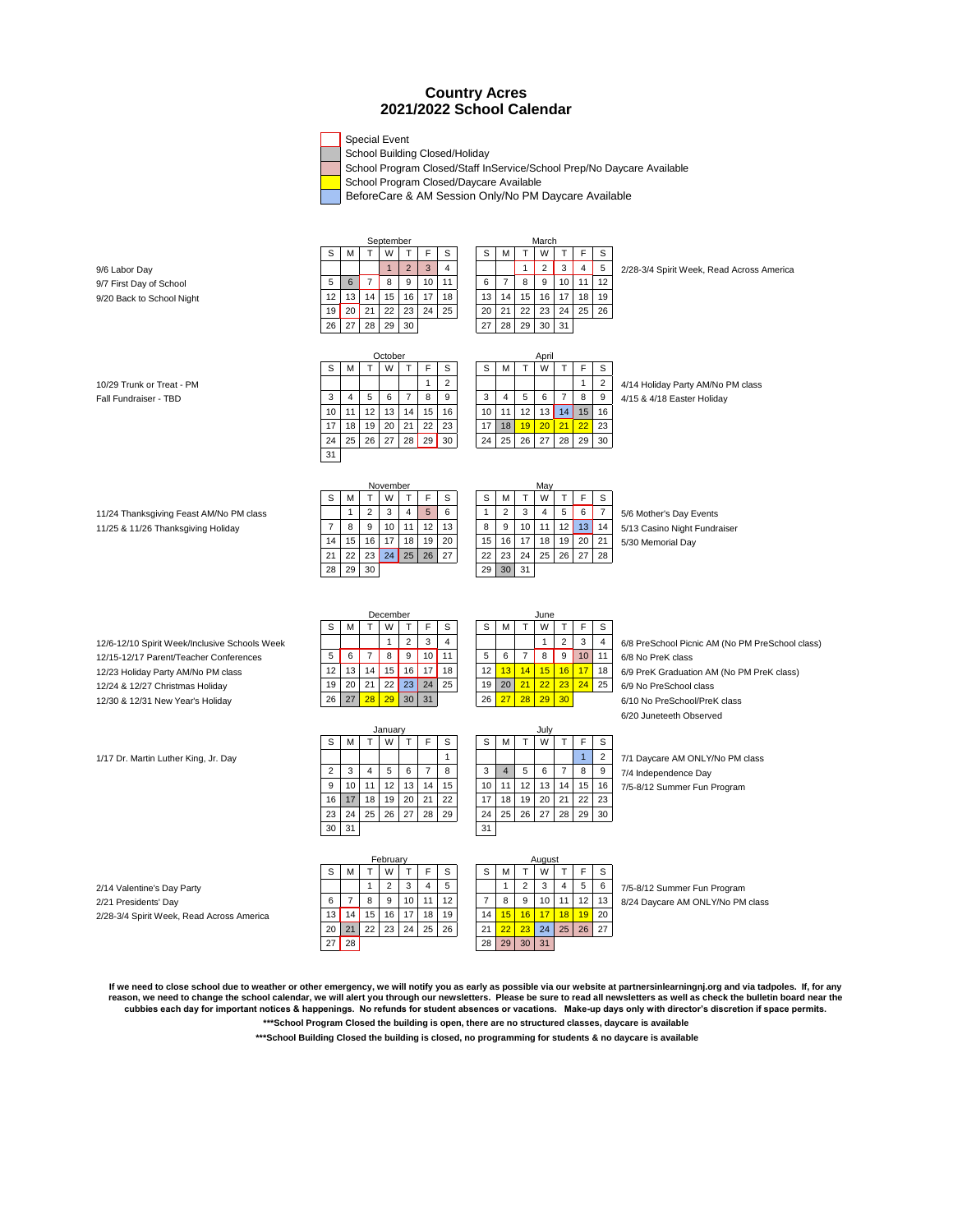## **2021/2022 District Student School Calendar Country Acres**

Special Event



it we need to close school due to weather or other emergency, we will notify you as early as possible via our website at partnersinlearningnj.org and via tadpoles.<br>If, for any reason, we need to change the school calendar, **bulletin board near the cubbies each day for important notices & happenings. No refunds for student absences or vacations. Make-up days only with director's discretion if space permits.** 

**\*\*\*School Program Closed the building is open, there are no structured classes, daycare is available**

 **\*\*\*School Building Closed the building is closed, no programming for students & no daycare is available**